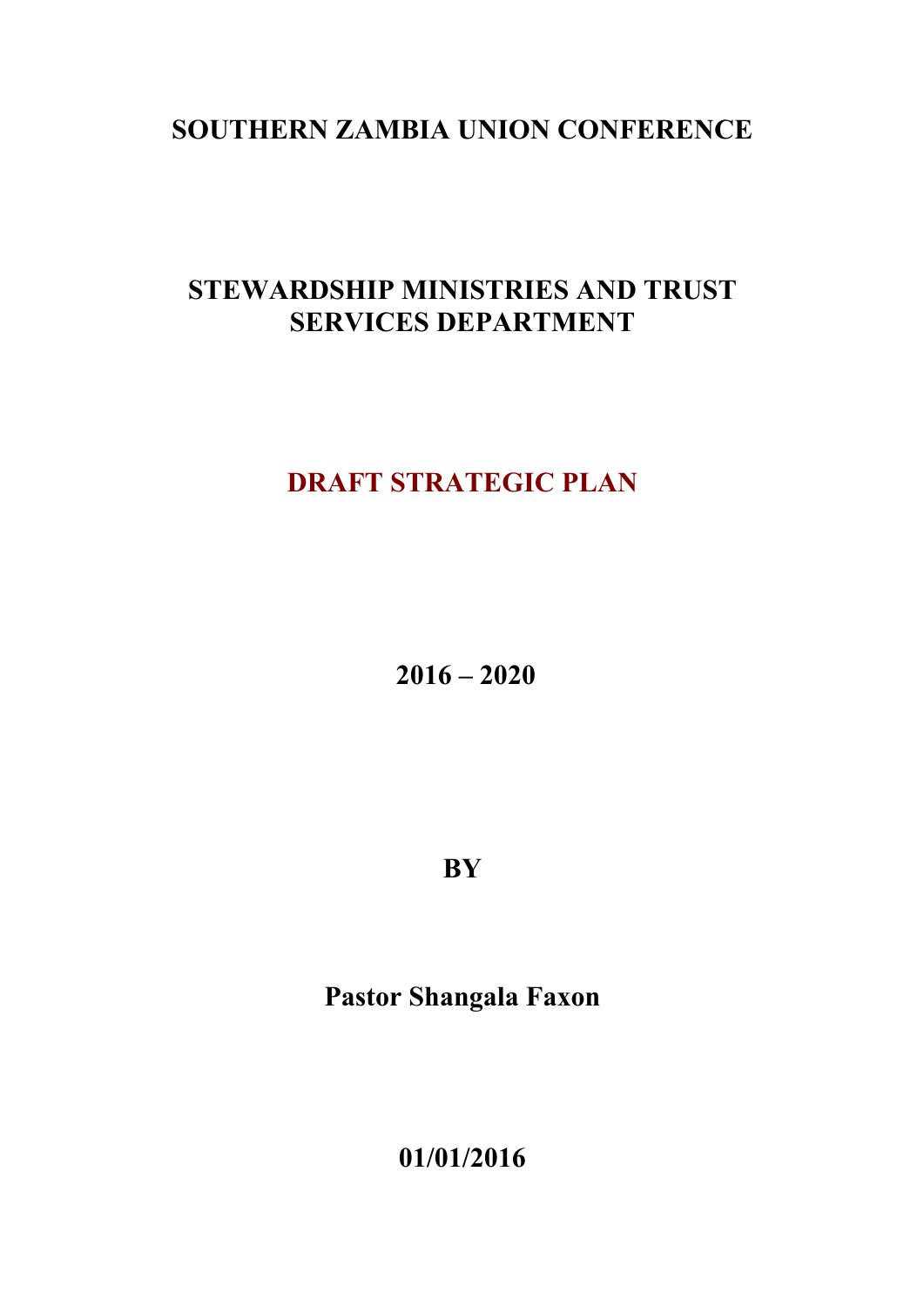#### **Draft Plan**

# **SZUC Stewardship Ministries and Trust Services Department 2016-2020**

#### **Motivation**

In order to create a culture of faithfulness, the first driving force is to lead all to realize the greatness of His love. We share Paul's conviction that "Christ's love compels us" and hence, "those who live should no longer live for themselves but for him who died for them and rose again." (2 Corinthians 5:14, 15).

The second driving force to create this culture of faithfulness is to lead all to realize that JESUS CHRIST is not only their savior and redeemer but also LORD AND KING of their lives.

"Christ is waiting with longing desire for the manifestation of Himself in His Church. When the character of Christ shall be perfectly reproduced in His people, then He will come to claim them as His own"(COL 69:1; Last Day Events 39:2; Lift Him Up 274:7.)

#### **Vision**

All in faithful partnership with God, accomplishing the final mission.

#### **Mission**

Leading all to partner fully and sacrificially with God.

#### **Core Values**

- $\Diamond$  Spirituality
- $\triangle$  Unity
- $\Diamond$  Integrity
- $\Diamond$  Accountability
- $\Diamond$  Performance
- $\triangle$  Faithfulness

#### **Focus Areas**

The actions of the Stewardship Ministries will articulate around 4 focus areas during this quinquennium, 2016-2020, which are an expansion of the World Church areas of emphasis – 'Reach up to God, Reach in with God and Reach out with God'.

- $\Diamond$  Growing Spirituality
- $\Diamond$  Mainstreaming of Stewardship
- $\Diamond$  Building Trust
- $\Diamond$  Empowering Partners

## **Objectives by March 2020**

- 1. 50% of baptized members who are receiving any kind of income are returning tithe consistently.
- 2. The amount of combined offerings and donations<sup>1</sup> given at the local church is equivalent or larger to tithe returned.

<sup>&</sup>lt;sup>1</sup> Donations does not refer to outright gifts but to allocated/specified offerings e.g. project fund such as 'church building'.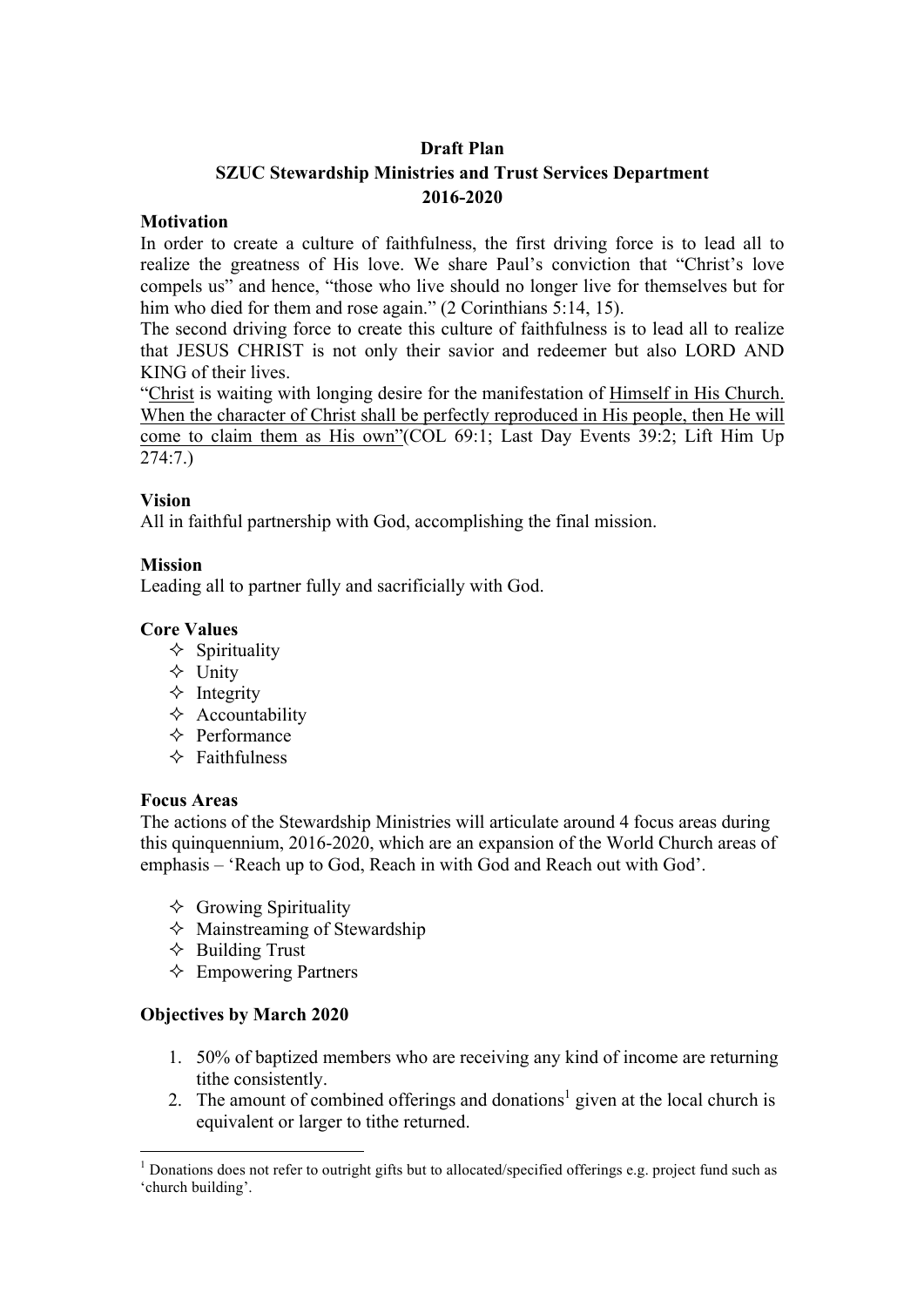## **REACH UP TO GOD**

## **Key Performance Indicators (KPIs) and Strategies**

## **Focus Area I: Growing Spirituality**

#### *Definition*

It is about helping members to establish and maintain a daily connection with God.

## **Key Performance Indicators**

- i. 60 % of our members have a daily personal time with God by September 2018. (Prayer Ministries, i.e. members are actively participating in the 777, BHP20, UIP20, 10 Days of Prayer and Fasting and Prayer Sabbaths).
- ii. 60 % of our members are studying the Sabbath school lesson by September 2018. (Partnering with Sabbath School Department)

## *Strategies at Union Level*

- Promoting the Stewardship Emphasis Week.
- Promoting the Stewardship month of emphasis February and June.
- Providing Devotional Books based on Stewardship for members.
- Actively participate in the SID Prayer and Fasting Calendar for Stewardship Leaders including GC, Division, Unions, Conferences and Mission Fields.

# **REACH IN WITH GOD**

## **Focus Area II. Mainstreaming of Stewardship**

## *Definition*

It is about sharing the stewardship message to every segment of the church.

## **Key Performance Indicators**

- i. 75% of local churches are providing monthly instructions about stewardship responsibilities and practices during Sabbath morning program by September 2019.
- ii. 75% of active Adventurers and Pathfinders have obtained the Wise Steward Award and Stewardship Honor by September 2019.
- iii. 75% of prospective members are receiving adequate instructions about stewardship before baptism by September 2019.
- iv. 75% of local churches are nurturing members in faithfulness through systematic home visitations.
- v. 90 % of the local churches share a stewardship related sermon once every quarter by September 2016.
- vi. 20 % of local churches are using stewardship evangelistic campaign as a mean of reaching out to the community by September 2018.
- vii. 20% of our congregations have a descent and representative church building by September 2019.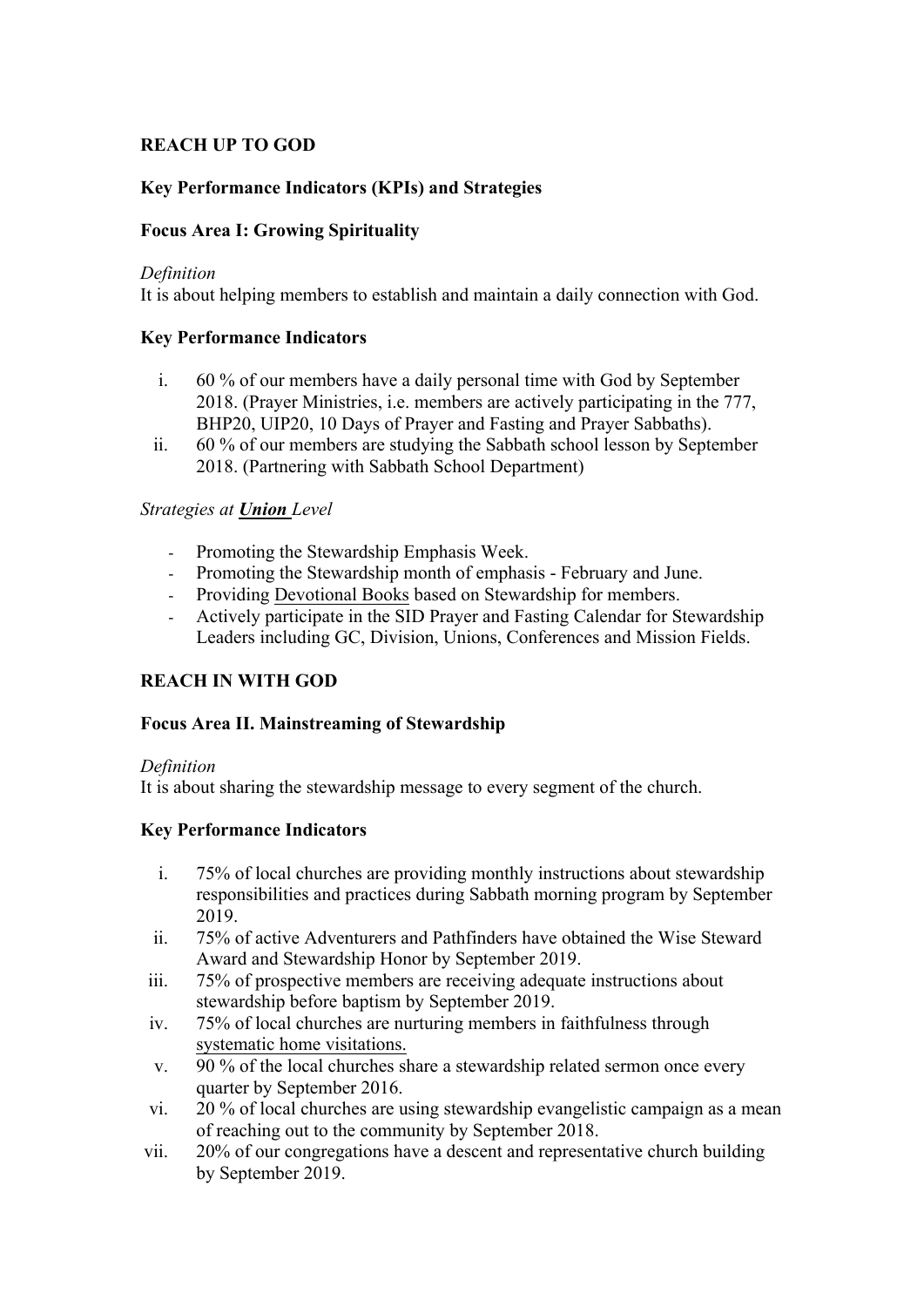- viii. 100% of Local Church Officers are faithful in tithe and offerings by 2019.
	- ix. 90% of the churches have active Stewardship Committees that are committed to assisting members to be faithful in supporting God's work and instil the internal control system by September 2019.
	- x. 90% of the churches have remitted trust funds regularly by September 2019.

# *Strategies at Union Level*

- Offering the Basic Stewardship Educators' Seminar in the Conferences and Mission fields for 1000 Church leaders.
- Provide supports and incentives for the realization of the stewardship Award and Honour by subsidizing the Award and Honour tokens.
- Forwarding the SID Stewardship related sermons to Conferences and Fields for local churches.
- Participating as a facilitator in the special events (Rallies and Camps) organized by other Ministries and Departments.
- Distribute an e-version of the "**Dollars and Sense**" and later get permission to reprint it in addition to the SID recommended ones.
- Adopt and implement the SID Stewardship materials for the preparation of **prospective members** in baptismal classes and public campaigns
- Adopt and contextualize the SID Stewardship Training Manual for church leaders and stewardship directors to include Pastors and local Church Stewardship Committee.
- Organizing Kingdom Builders Convention at Union level. *(Camp Meeting for Business Persons and Professionals – the ASI.).*
- To serve as a link of the SID offered Stewardship courses online
- Translate and print the book Counsel to Stewardship and its study guide in local languages – Tonga, then Lozi and Chewa in subsequent quinquenniums.

# **REACH OUT WITH GOD**

- Run an active web page (SZUC) and Face book account proposing stewardship materials and thoughts, including a new stewardship sermon every month.
- Offering our services to teach the Biblical Stewardship Course to Theology majors at Rusangu University and LMS.
- Encourage supporting ministries (groups such as ASI), to actively participate in infrastructure development.
- Provide the Churches with the SDA Church building guiding policy.
- To strengthen the world church's resources for mission
- Every organization has systematically reviewed and aligned resources in light of the worldwide mission priorities of the denomination
- Encourage the establishment of the Stewardship and Strategic Plans Committee at every church level.
- Promote the combined budget offering